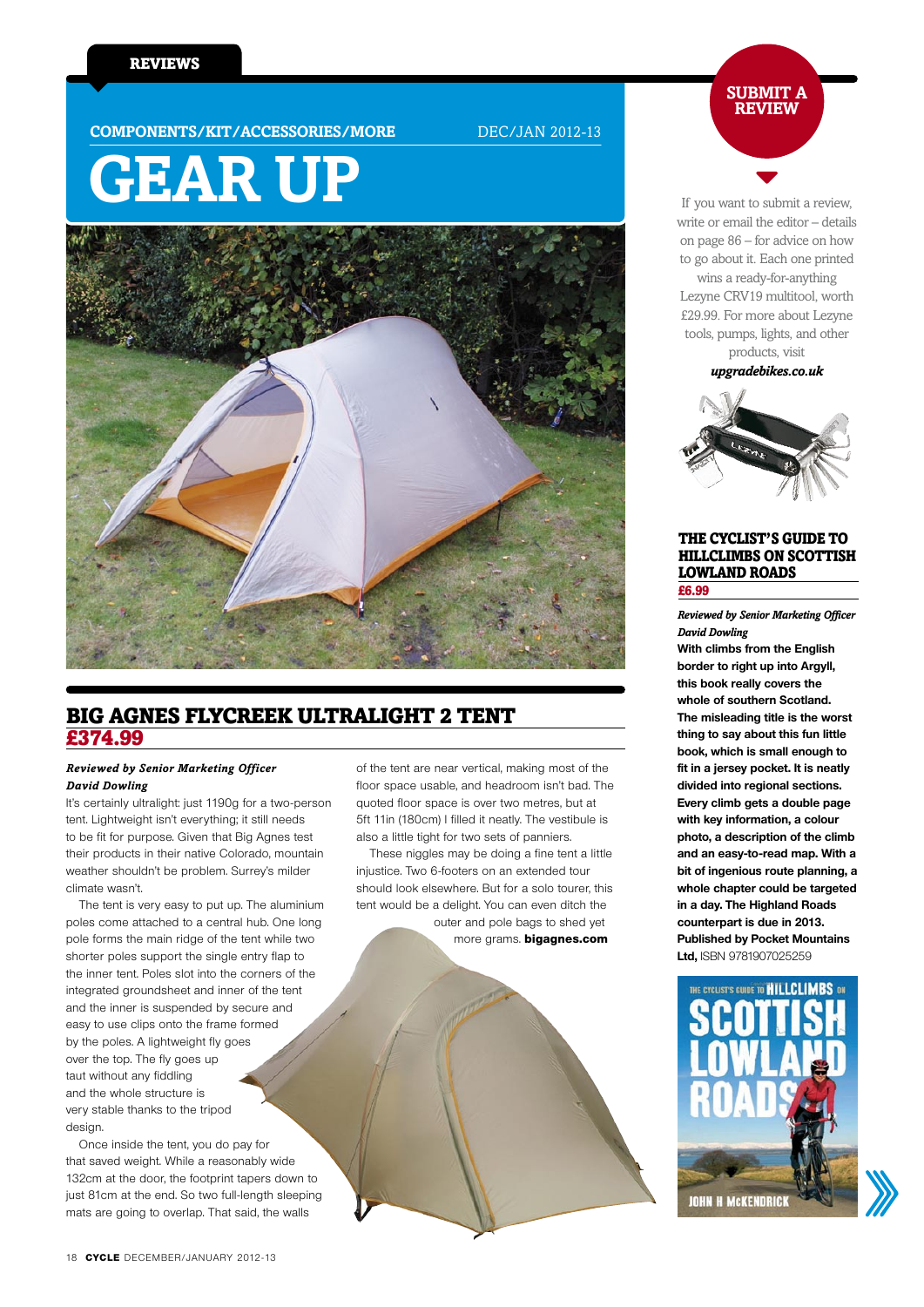

# Asgard Vertical Bike Locker £599

#### *Reviewed by Cycling Development Officer Steve Marsden*

If you don't have a garage and indoor storage isn't an option, a bike locker is another way to keep your bike dry and secure. Asgard make a variety of heavyweight lockers for one, two, three or four bikes.

This vertical locker is handy for anyone without much floor space: the base is just 80×120cm. The locker itself is 199cm tall and 75cm wide, easily big enough for most solo bikes. Mountain bikes with bars wider than 66cm or so will need the bars turned, which will probably mean undoing the stem bolts if you want the bike to hang down straight from the front wheel loop.

Inside on the steel floor there is a ramp to roll your bike up so there is no need to lift it. A wheel holder fits over the top of your front wheel, and as long as you lift this loop up first, it's a very quick and easy locker to use. The locker is big enough to leave some of your kit inside too – a couple of hooks are provided.

It's made from very strong galvanised and weatherproof steel. At 132kg, you might need a crane to move it – fortunately the price includes delivery, and it's pre-built.

The locker comes with a fixing kit to fasten it to the floor and has its own 'pick resistant 3-point locking system', so there's no need to carry a lock around with you. It comes with a 10-year warranty. If you can stretch to the price, this locker will keep your bike secure for a long time. It's available in green or brown. **asgardsss.co.uk**

## **ORTLIEB DOWNTOWN** QL3 pannier £117

*Reviewed by CTC member Adam Ozanne*

**As a commuter bag, the Ortlieb Downtown QL3 ticks all the boxes for me: it's large enough to carry a laptop and papers and still have a bit of room for shopping on the way home; it comes with a comfortable shoulder strap that packs away easily when on the bike; it has useful pockets for organising stationery; and it looks smart enough for the office. Moreover, it fixes to the bike using Ortlieb's QL3 system, whose hooks are fixed to your pannier rack rather than being on the pannier. This leaves you with what Ortlieb refer to as a 'smooth back side' that does not snag your trousers, and works extremely well, going on and coming off the bike one-handedly with ease. It's not cheap, but as you'd expect from Ortlieb, the quality is excellent, and even in the Manchester rain I am never in doubt that my laptop and papers will be kept dry.** ortlieb.de



# POC **RECEPTOR COMMUTER HELMET** £99.99

#### *Reviewed by Cycling Development Officer Gavin Wood*

POC is a Swedish company that makes a range of protective gear for both snow sports and cycling. The Receptor Commuter is a 'skatestyle' helmet aimed, as the name suggests, at the growing commuter market. The outer shell seems very robust and the inner shell, which is partially lined with polycarbonate, is quite thick compared with a normal helmet. Despite this adding considerable weight, the helmet is pretty comfortable, and the limited number of vent holes means it keeps your head nice and warm in winter. Summer rides could be sweaty.

Size is adjustable using a Velcro strap at the back of the helmet; I would have preferred a dial or ratchet. With practice, the magnetic buckle can be undone and refastened one-handed. This helmet won't be to everyone's taste, but may suit the trendy, urban commuter who wants a helmet but not one styled for roadies or mountain bikers. It's available in black or white. **2Pure.co.uk**

# Mylane High Visibility Laser Light £14.99

*Reviewed by Cycling Development Officer Seamus Kelly*

**This waterproof, five-LED rear lamp has an unusual extra feature: two laser beams that project lines onto the road to mark out a 'lane' for the cyclist. The LED light itself is good, with constant and two flashing modes. The laser beam projectors have a separate switch and have constant and flashing modes. These laser beams look bright on unlit roads but under street or vehicle headlights they are too dim to attract attention. I think they are a gimmick rather than a useful safety feature; I feel much safer using my very bright Exposure Red-eye when riding at night. The light's casing is quite bulky but has fairly good visibility from the side.** 

highvisibility.uk.com